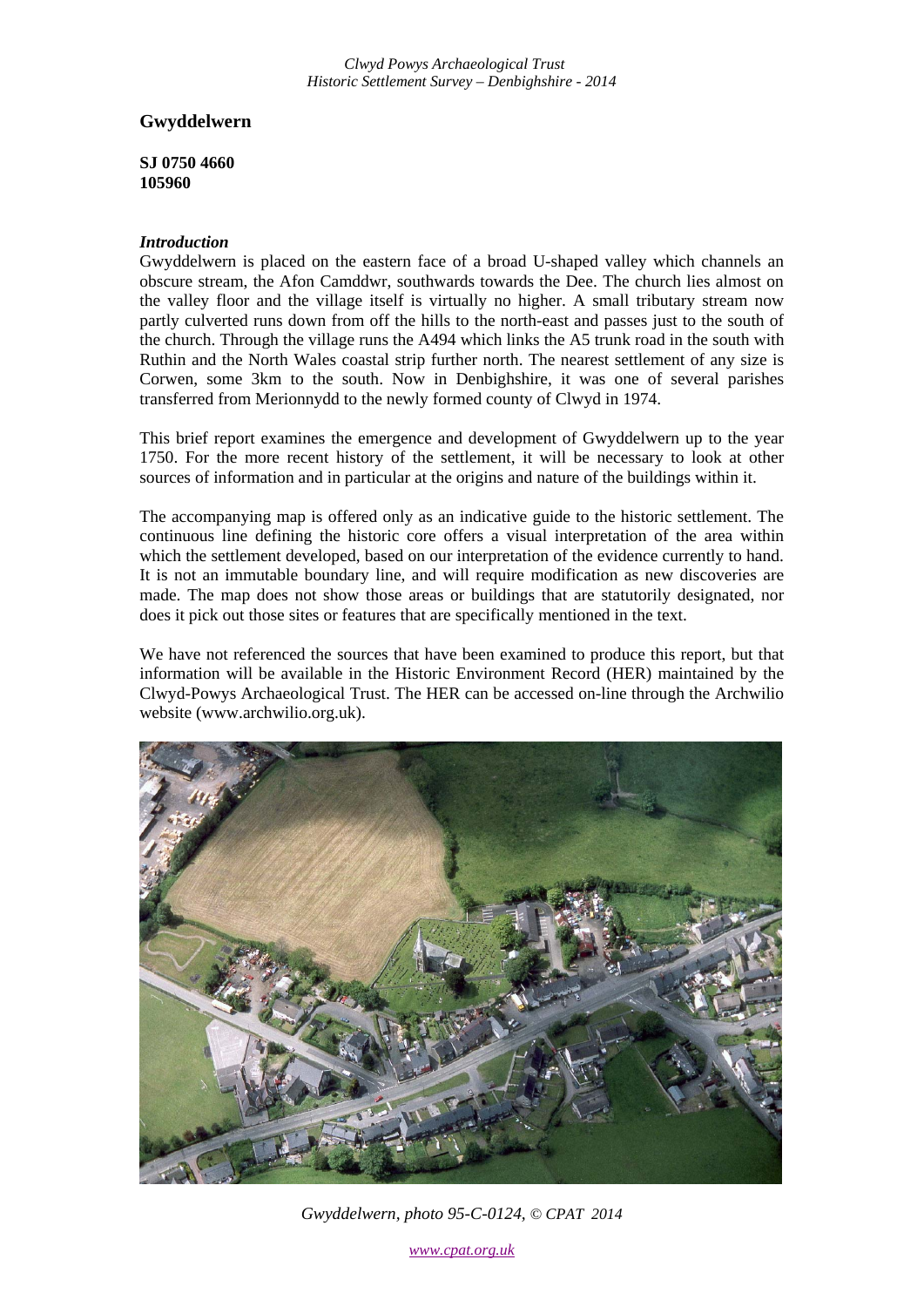### *Clwyd Powys Archaeological Trust Historic Settlement Survey – Denbighshire - 2014*

# *History of development*

The origin and growth of Gwyddelwern are not documented. Both the church dedication to one of the best known saints of north Wales and the atypical shape of its churchyard hint at an early medieval date for the ecclesiastical foundation. A tradition perpetuated on the village information panel that Gwyddelwern was originally known as Llanalhaiarn can be dismissed as a confused recollection of the incorporation of a medieval parish of that name into Gwyddelwern at a later date, probably around 1550 according to Archdeacon Thomas, the historian of the diocese.

The earliest written reference comes from 1198 when it was termed *Gwothelwern* and in the Norwich Taxation of 1254 the church is listed as *Ecc'a de Gwidelwern*, a form very close to the modern version. Putting aside a folk tradition that St Beuno restored an Irishman (Gwyddel) to life near here, modern place-name authorities suggest that the elements *gwyddwal* and *gwern* signify 'an alder marsh in the thickets' which seems not unreasonable in this broad valley location.

The development of a settlement here during the Middle Ages can be no more than an assumption, but in the closing years of the  $17<sup>th</sup>$  century Edward Lhuyd recorded eight houses and two cottages by the church. Maps of the late  $18<sup>th</sup>/mid-19<sup>th</sup>$  century imply a similar density of settlement. Bueno's Terrace and other houses further north as well as the ribbon development to the south of the church represent later  $19<sup>th</sup>$ -century growth.

# *The heritage to 1750*

St Bueno's Church was largely rebuilt in 1880 when a new chancel was erected, together with a tower and spire over the porch. An earlier rebuilding, its scale unknown, occurred in 1538, and together these have complicated the architectural story of Gwyddelwern's development. Windows of  $14<sup>th</sup>$ -century date, though much restored, remain in the nave, as does a priest's door, and the east window may be similar to its  $16<sup>th</sup>$ -century predecessor. Internal features include a  $19<sup>th</sup>$ -century screen integrating late medieval work, a late medieval dug-out chest and a font, probably of 15th-century origin, some pre-Reformation stained glass fragments in the chancel, 18th-century pew panels and a couple of memorials from the same century.

Elias Owen in the late  $19<sup>th</sup>$  century was convinced that Gwyddelwern had a 'circular' churchyard, pointing out that its curvilinear shape had been disturbed on its north-west and south-west sides but that an earlier line was still apparent. This earlier perimeter line is no longer discernible, but the relatively modern artificiality of the boundary on these sides is not in doubt, nor is the curvilinearity on the north-east and around the south end, notwithstanding the encroachment of the now-ruined building by the north entrance.

Fynnon Bueno lies to the north of the village and was marked on early editions of the largescale Ordnance Survey map. The spring formerly rose in a sunken slate-lined chamber but this was apparently used as a rubbish tip and no trace of the well remained. There is now a brick and stone tank, fenced off from the rest of the field. Another well, Fynnon Fair, was recorded, though less precisely, as lying to the west of the village.

Apart from the church, there are several early buildings in the village. The Rose and Crown immediately to the north-east of the churchyard, and in the late  $19<sup>th</sup>$  century known more simply as the Crown (and before that reportedly as Ty Mawr) has box-framing and halftimbering; the building is now known to date from 1570-2 as a result of dendrochronology. A little further north along the main road, the former Blue Bell Inn has some details that could be late medieval or perhaps sub-medieval according to the RCAHMW. And Ty'n Llan on the east side of the Camddwr stream is a cruck-framed hall-house perhaps from around 1500, but then converted to a storeyed house of regional type a century later.

Low earthworks exist on the valley floor immediately to the west of the churchyard. These have not been characterised and are not sufficiently distinctive to merit detailed recording. Narrow quillets covered low ground north of the church in the late  $18<sup>th</sup>$  century, showing on